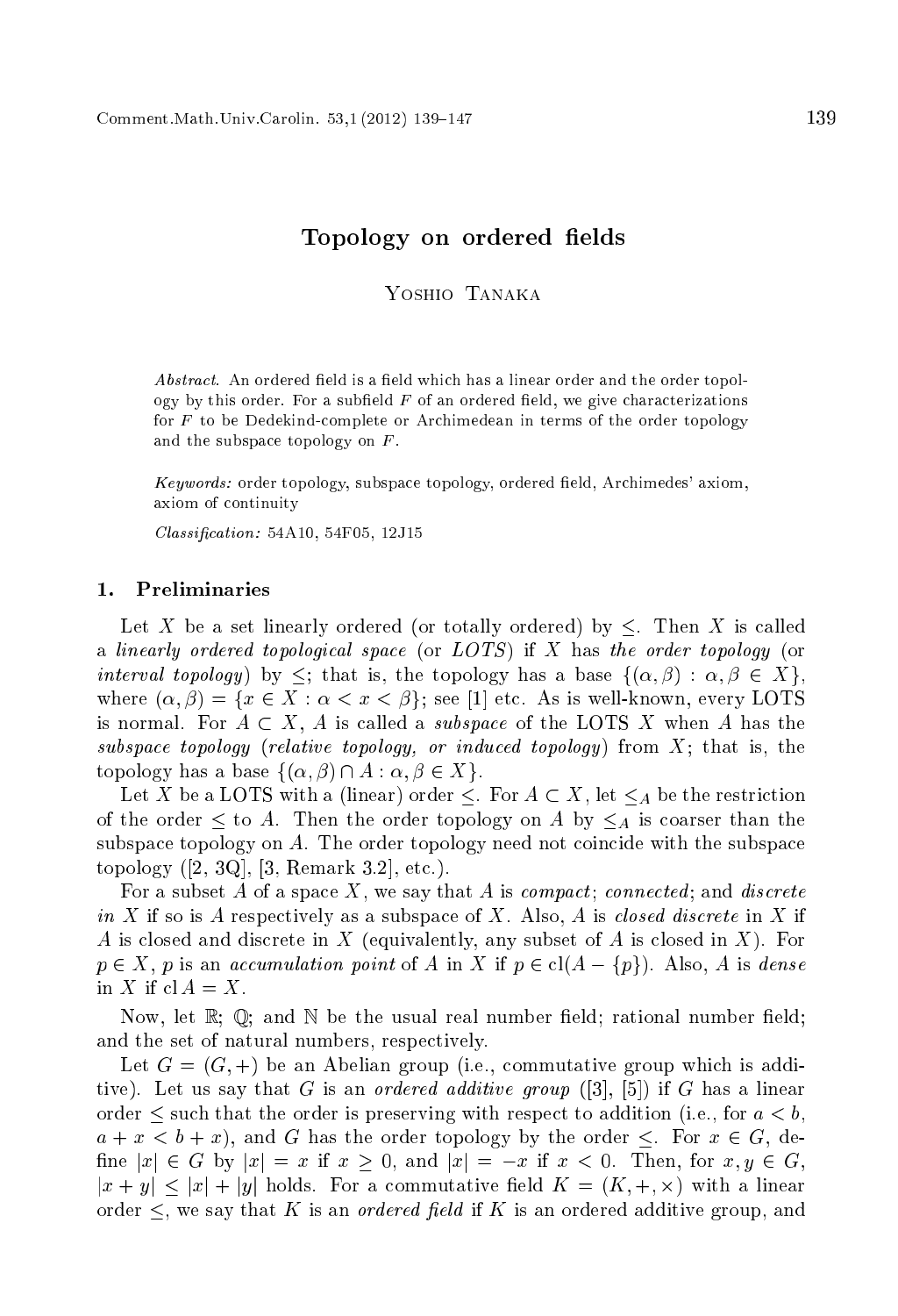the order  $\leq$  is moreover preserving with respect to multiplication (i.e., for  $a < b$ ) and 0 < x, a - x < b - x). For an ordered eld K, K ontains a subeld whi
h is isomorphic to  $\mathbb{Q}$ , so we assume  $K \supset \mathbb{Q}$ .

**Remark 1.1.** Obviously, any ordered field has no isolated points. Also, for an ordered additive group  $G$ ,  $G$  has no isolated points iff it is not discrete by the homogeneity of  $G$  ([3]).

Let  $(K, \leq)$  be an (algebraic) ordered field. A pair  $(A|B)$  of non-empty subsets A and B in K is a (Dedekind) cut if  $K = A \mid B, A \cap B = \emptyset$ , and for any  $x \in A$ .  $y \in B$ ,  $x \leq y$ . We recall the following classical Archimedes' axiom, and the axiom of continuity which is stronger than Archimedes' axiom.

- Archimedes' axiom: For each  $\alpha, \beta \in K$  with  $0 < \alpha < \beta$ , there exists  $n \in \mathbb{N}$  with  $\beta < n\alpha$  (equivalently, for each  $\alpha \in K$ , there exists  $n \in \mathbb{N}$  with  $\alpha < n$ ).
- axiom is forming and there is the part  $\mathcal{A}$  in  $\mathcal{A}$ and min  $B$  (equivalently, there exists max  $A$  or min  $B$ ).

An (algebraic) ordered field is *Archimedean*; *Dedekind-complete* if it satisfies Archimedes' axiom; the Axiom of continuity, respectively. The ordered field  $\mathbb{Q}$  is Ar
himedean, but not Dedekindomplete.

For netus (or rings) A and A,  $f : A \to A$  is a *homomorphism* if  $f(x + y) =$  $f(x) + f(y)$ ,  $f(xy) = f(x)f(y)$ , and  $f(1) = 1$ , where 1; 1 is the unit in  $K: K$ . respectively. Then, a homomorphism is an *isomorphism* if it is a bijection.

For ordered heids  $(K, \leq)$  and  $(K, \leq)$ ,  $f : (K, \leq) \to (K, \leq)$  is *order-preserving* if for  $x \leq y$ ,  $f(x) \leq f(y)$ . A homomorphism f is order-preserving in for  $0 \leq x$ .  $0 \leq t(x)$ . The following is well-known; see [2] etc.

Remark 1.2.  $(1)$  Any homomorphism from a field is injective.

- (2) Let  $f : \mathbb{R} \to (K, \leq)$  be a homomorphism. Then f is order-preserving.
- (3) For an ordered field  $K, K$  is Archimedean iff it is order-preserving isomorphic to a subfield of  $\mathbb{R}$ ; in particular, K is Dedekind-complete iff it is (order-preserving) isomorphi to R.

We assume that spaces are Hausdorff. Let us use the following abbreviated notations in this paper.

*Notations.* X means a LOTS having an order  $\leq$ , unless otherwise stated.  $A \subset X$ means that the set A has the order  $\leq_A$ . When X is an ordered field; ordered additive group, we use the symbol  $K$ ; G respectively, instead of X. A field  $A \subset K$  means that A is a subfield of K which has the order  $\leq_A$ , and also the same meaning for an additive group  $A \subset G$ .

For  $A \subseteq A$ , A means a space having the order topology by  $\leq_A$ . Clearly, A is a subspace of  $X$  iff the order topology on  $A$  coincides with the subspace topology.

 $\mathbf{L} \subset G$  means an infinite decreasing sequence having a lower bound 0 in  $G$ , and let  $\mathbf{L}_0 = \mathbf{L} \cup \{0\}$ . In particular, for the decreasing sequence  $\{1/n : n \in \mathbb{N}\}$  in K, let  $S = \{1/n : n \in \mathbb{N}\}\$ and  $S_0 = S \cup \{0\}.$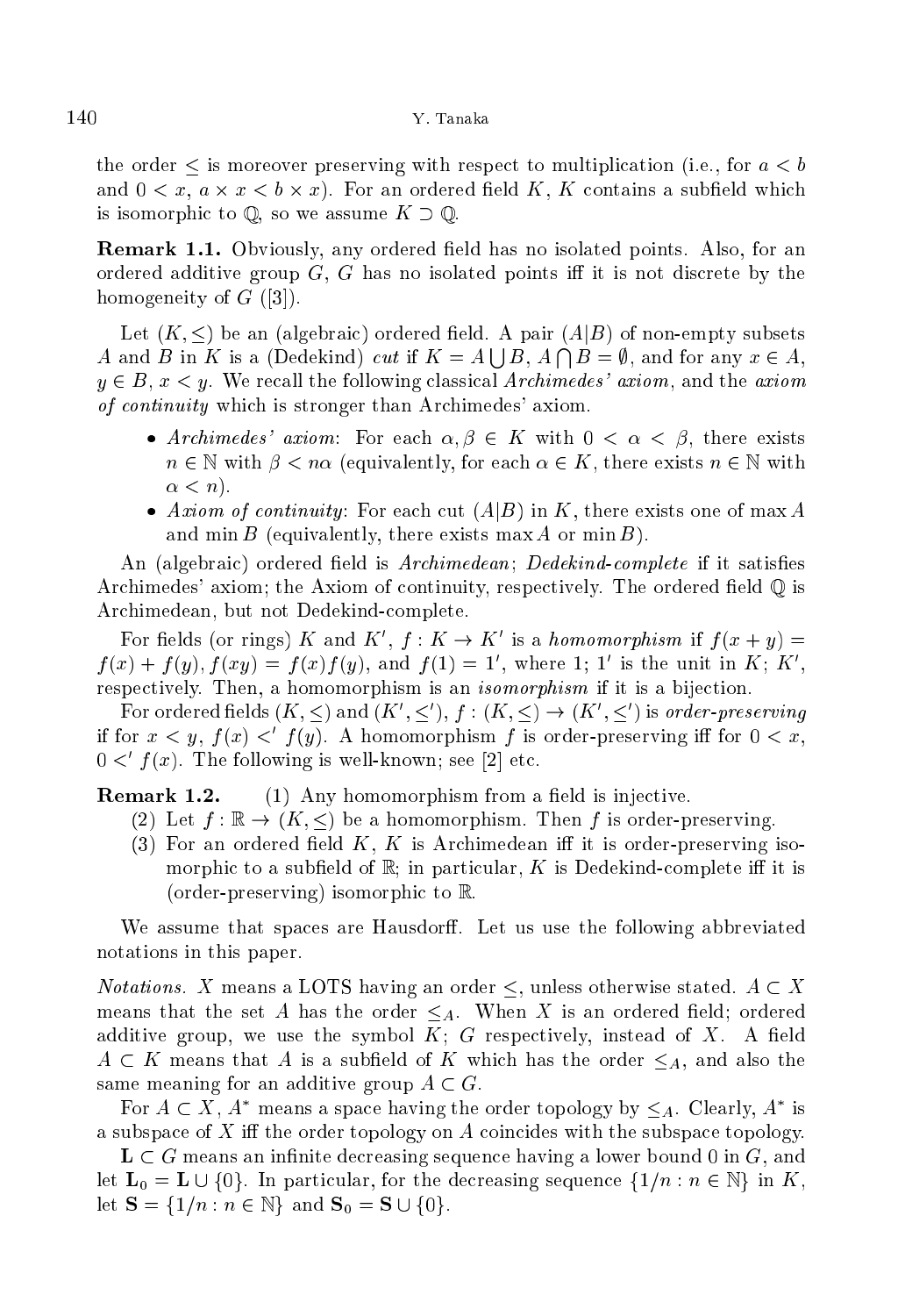**Remark 1.3.** If A is compact or connected in  $\Lambda$ , then A is a subspace of  $\Lambda$ , as is well-known. While, if  $A = \mathbb{Q}, \mathbb{R},$  or  $\mathfrak{I}_0 \subset \Lambda$ , then A is the usual subspace in  $\mathbb{R},$ so we may put  $A^* = A$  (but, A - need not be a subspace of  $K$ ; see Theorem 2.2, Example 3.1, or Example 3.3 later). Indeed, this is shown by a well-known fact that  $\mathbb Q$  and  $\mathbb R$  have the usual order which is unique as an ordered field, and so does  $S_0$  as a subset of an ordered field, because the set of integers has the unique usual order as an ordered ring. (Every ordered field in  $\mathbb R$  need not have the unique order; see Example 3.2.)

- Remark 1.4. (1) Let  $L \subset G$ . Then L is a discrete space (equivalently, discrete subspace of  $G$ ), but **L** need not be closed in  $G$ . While,  $L_0$  is a compact space, but  $L_0$  need not be compact in G.
	- (2) For  $L \subset G$ ,  $L_0$  is compact in  $G \Leftrightarrow L$  converges to 0 in  $G \Leftrightarrow c|L = L_0$  in  $G \Leftrightarrow L_0$  is a (compact) subspace of G. Also, cit is compact in  $G \Leftrightarrow L_0$ converges to a point in  $G \Leftrightarrow L$  is not closed (discrete) in G.

## 2. Results

**Theorem 2.1.** For an additive group  $A \subseteq G$ , if  $A$  is not discrete, then the following are equivalent.

- (a) A is a subspa
e of G.
- (b) A is not closed discrete in  $G$ .
- (c) Any point of A is an accumulation point of A in  $G$ .
- (d) Some point of  $G$  is an accumulation point of  $A$  in  $G$ .

**PROOF:** For (a)  $\Rightarrow$  (c), by Remark 1.1 any point of A is an accumulation point of A in A, hence in G.  $(C) \Rightarrow (0)$  is clear, and  $(D) \Leftrightarrow (0)$  is obvious. For  $(0) \Rightarrow (a)$ , it suffices to show that the subspace topology is coarser than the order topology on A. To see this, let  $H = (\alpha, \beta) \cap A$  with  $\alpha, \beta \in G$ , and let  $\gamma \in H$ . Let  $\delta = \min\{\gamma - \alpha, \beta - \gamma\} > 0$ . Let p be an accumulation point of A in G. Then there exist distinct points a, b in A such that  $0 < \delta_0 = |a-p| < \delta$ , and  $0 < |b-p| < \delta - \delta_0$ . Put  $\sigma = |a - b| > 0$ . Then  $\sigma \in A$  (thus,  $\gamma - \sigma, \gamma + \sigma \in A$ ), and  $\sigma < \delta$  since  $\sigma \leq |a-p| + |b-p| < \delta$ . Let  $T = (\gamma - \sigma, \gamma + \sigma)$  be the open interval in A. Then I is an open subset of A with  $\gamma \in I \subseteq H$ . Hence H is open in A

Corollary 2.1. For  $A \subseteq G$ , if A is dense in  $G$ , A is a subspace of  $G$ .

**PROOF:** If A is closed in G, then  $A = G$ , so let A be not closed in G. Then any interval  $(\alpha, \beta)$  in G is not empty. Indeed, A has an accumulation point in G. Thus, for  $\delta = \beta - \alpha > 0$ , there exists  $\delta_0 \in G$  with  $0 < \delta_0 < \delta$ . Then  $\alpha + \delta_0 \in (\alpha, \beta)$ . Thus, for  $\gamma \in (\alpha, \beta) \cap A$ , we can take  $\gamma_1 \in (\alpha, \gamma) \cap A$ , and  $\gamma_2 \in (\gamma, \beta) \cap A$ . Then the open interval  $T = (\gamma_1, \gamma_2)$  in A satisfies  $\gamma \in T \subset (\alpha, \beta) \cap A$ . Hence, A is a subspa
e of G.  $\Box$ 

**Remark 2.1.** (1) If A in Theorem 2.1, or G in Corollary 2.1 is a space, then the result need not hold. Indeed, let  $A_0 = [0, 1] \cup [2, 3] \subset \mathbb{R}$ , and  $A_1 = A_0 \cup \{1\} \subset \mathbb{R}$ . Then any point of  $A_0$  is an accumulation point of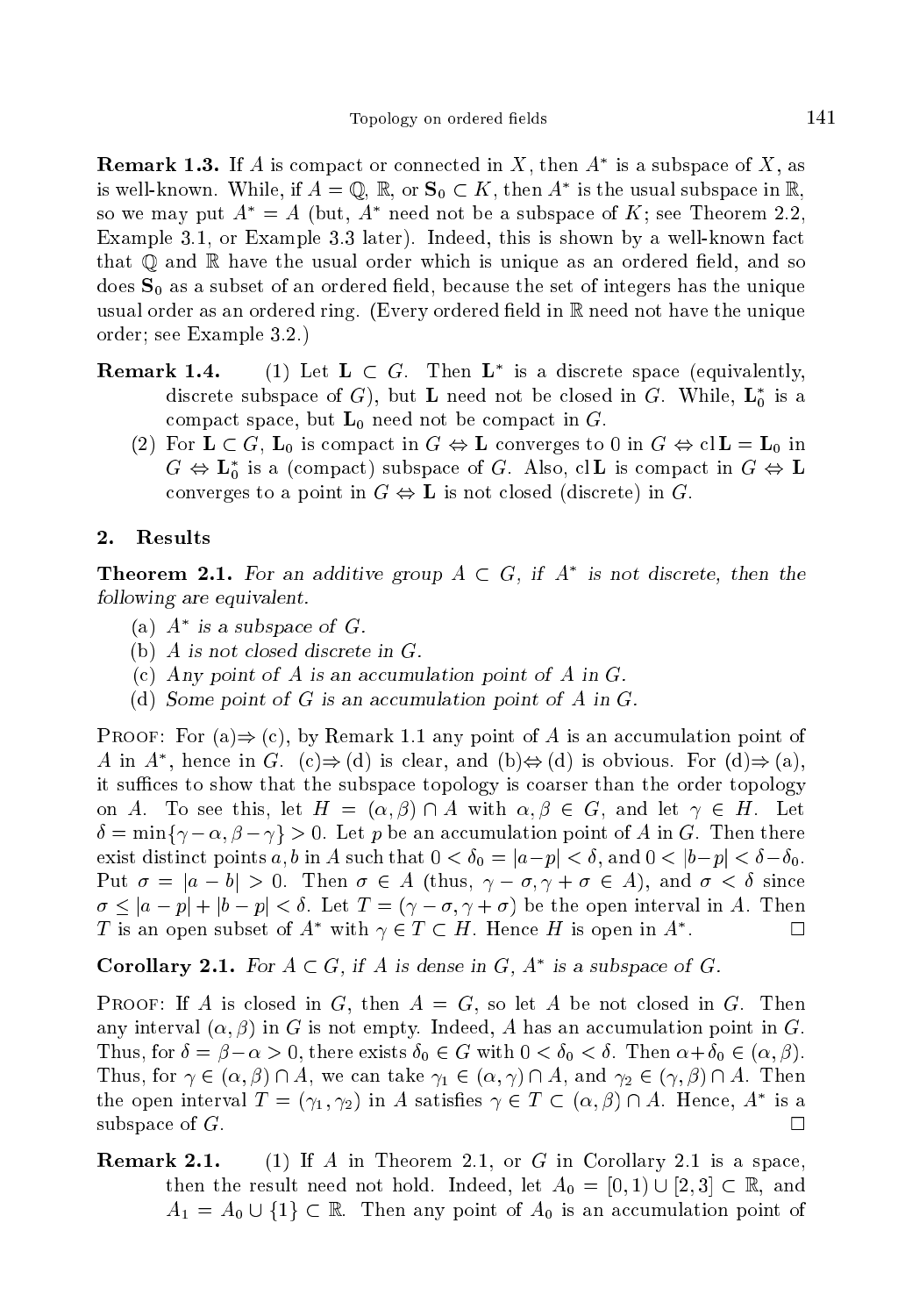$A_0$  in  $\mathbb{R}$ , and  $A_0$  is dense in  $A_1$ . But  $A_0$  is not a subspace of the space  $\mathbb{R}$ or  $A_1$ .

(2) For a field  $A \subset K$ , the converse of Corollary 2.1 need not hold (thus, (c) in Theorem 2.1 need not imply that A is dense in  $G$ ; see Example 3.1.

# **Theorem 2.2.** (1) The following are equivalent for K (we can omit the parent hetic parts in  $(d)$ ,  $(e)$ , and  $(f)$ ).

- (a) K is Ar
himedean.
- (b)  $\mathbb{Q}$  is dense in K.
- (c)  $\mathbb Q$  is a subspace of K.
- (a) for any neighborhood,  $F \subset K$ , is a (dense) subspace of K.
- (e) For some Archimedean ordered held  $F \subset K$ ,  $F$  is a (dense) subspace of K.
- (f)  $S_0$  is a (compact) subspace of K.
- (2) The following are equivalent for K.
	- (a) K is not Ar
	himedean.
	- (b)  $\mathbb Q$  is closed discrete in K.
	- (c) Some field  $F \subset K$  is closed discrete in K.
	- (d) Any Archimedean ordered field  $F \subset K$  is closed discrete in K.
	- (e)  $\mathbf{S}_0$  (or  $\mathbf{S}$ ) is closed discrete in K.

**PROOF:** (2) holds in view of (1) and Theorem 2.1, so we show (1) holds. (a) $\Leftrightarrow$  (b) is well-known. We will show the implication  $(a) \Rightarrow (d) \Rightarrow (e) \Rightarrow (e) \Rightarrow (a) \Leftrightarrow (f)$  holds.  $(d) \Rightarrow (c) \Rightarrow (e)$  is obvious. For  $(a) \Rightarrow (d)$ ,  $\mathbb Q$  is dense in K. Thus, F is dense in K. Hence  $F$  is a (dense) subspace of K by Corollary 2.1. For (e) $\Rightarrow$  (a),  $\cup$  is dense In F, thus it is a subspace of F by Corollary 2.1. While, F is a subspace of  $K$ . Thus,  $\mathbb Q$  is a subspace of K. Hence,  $\mathbb Q$  has an accumulation point in K. Thus, for each  $\epsilon > 0$  in K, there exist  $p, q \in \mathbb{Q}$  such that  $0 < |p - q| < \epsilon$ . But,  $1/k < |p - q|$ for some  $k \in \mathbb{N}$ . Then  $1/k < \epsilon$ . This shows that K is Archimedean. For  $(a) \Leftrightarrow (f)$ , K is Archimedean iff  $S_0$  is compact in K ([4]). Thus the equivalence holds by Remark 1.3.  $\Box$ 

# **Corollary 2.2.** (1) For  $\mathbb{Q} \subset K$ ,  $\mathbb{Q}$  is a (dense) subspace of K, or  $\mathbb{Q}$  is closed discrete in K.

(2) For  $\mathbb{R} \subset K$ ,  $K = \mathbb{R}$ , or  $\mathbb{R}$  is closed discrete in K.

PROOF: (1) holds by Theorem 2.2. For (2), if K is not Archimedean, then  $\mathbb R$  is closed discrete in K by Theorem 2.2(2). So, let K be Archimedean. Then,  $\mathbb R$ is a dense subspace of K by Theorem 2.2(1). To show that  $\mathbb R$  is closed in K, let  $p \in \text{cl } \mathbb{R}$ . Since K is Archimedean, there exists an infinite sequence L in  $\mathbb{R}$ converging to the point p in K by Remark 2.4(2) later. Since L is a Cauchy sequence in  $\mathbb{R}$ , L converges to a point q in  $\mathbb{R}$ . But,  $\mathbb{R}$  is a subspace of K, hence  $p = q \in \mathbb{R}$ . Then, R is closed in K. Thus,  $K = \mathbb{R}$  since R is dense in K.  $\Box$ 

Remark 2.2. Related to Theorem 2.2; Corollary 2.2, the following (1); (2) holds respe
tively in view of Example 3.1.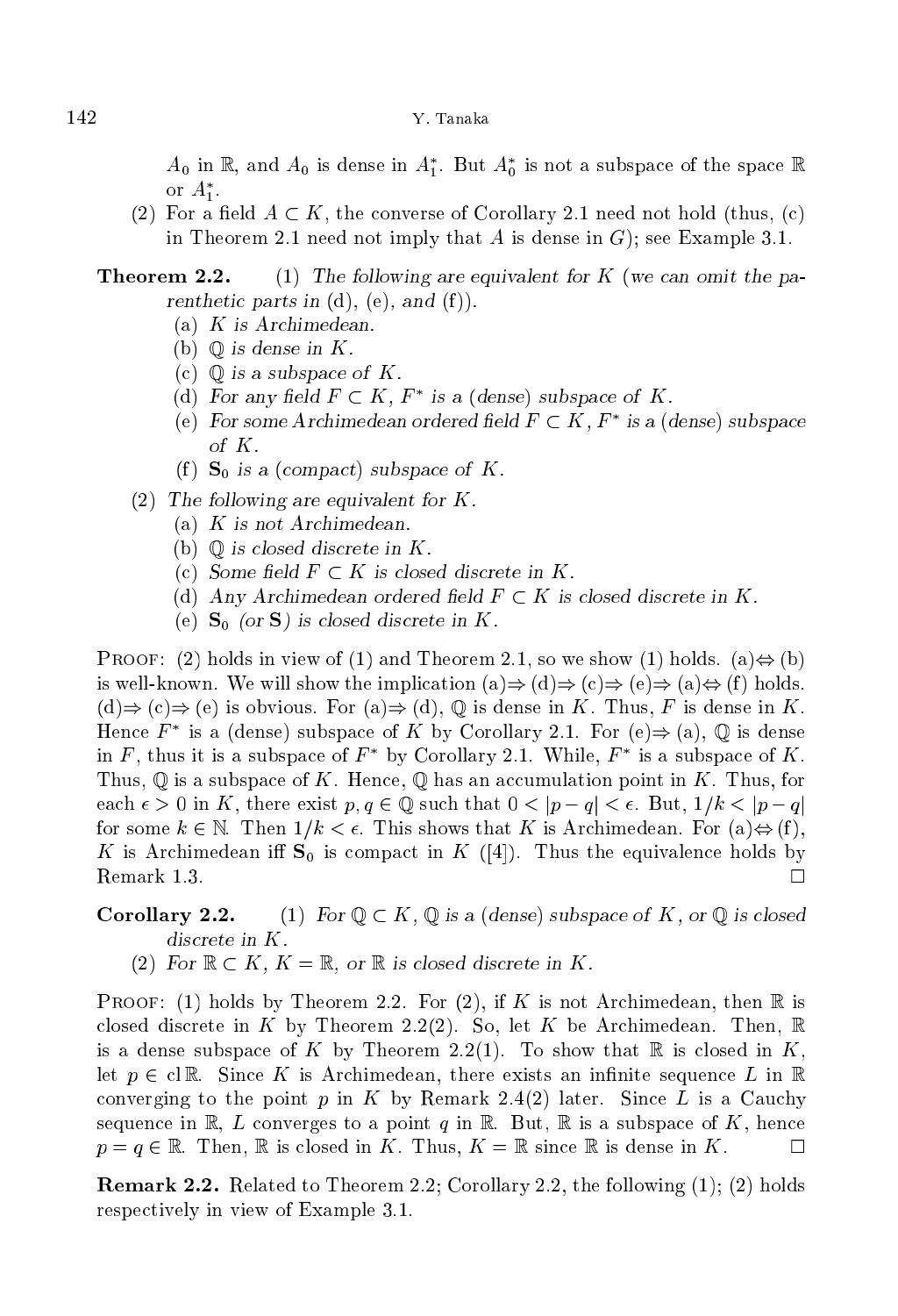- $(1)$  For some non-Archimedean ordered field K, there exist non-Archimedean ordered helds  $K_1, K_2 \subset K$  such that  $K_1$  is not a subspace of  $K$  (equivaiently,  $K_1$  is closed discrete in  $K_1$ , while  $K_2$  is a subspace of  $K$  which is not dense in K.
- (2) For each ordered field F (in particular,  $F = \mathbb{R}$ ), there exists a non-Archimedean ordered field K such that  $F \subset K$  is closed discrete in K.

For spaces  $A, A, f : A \to A$  is continuous if  $f^{-1}(G)$  is an open subset in  $A$ for any open subset G in  $X + J : X \to X$  is a *nomeomorphism* if it a bijection. and f and f are continuous.  $f : A \to A$  is a *nomeomorphic embedding* if  $f: A \to f(A)$  is a nomeomorphism to a subspace  $f(A)$  of  $A$ .

**Remark 2.3.** For  $I: A \to A$ , if we take the subspace topology on  $I(A) \subseteq A$ and  $A \subset X$ , the following holds: if  $f : X \to f(X)$  is continuous, then so is  $f: A \to A$  (the converse also holds), and the restriction  $f | A : A \to A$  is also ontinuous. However, if we take the order topology, the above need not hold. Indeed, for a non-Archimedean ordered field K, the identity map  $1_{\mathbb{O}} : \mathbb{Q} \to \mathbb{Q}$ (resp.  $1_K : K \to K$ ) is continuous, but the inclusion map (resp. restriction)  $i_{\mathbb{Q}} : \mathbb{Q} \to K$  is not continuous, because the range  $\mathbb{Q} \subset K$  is closed discrete in K by Theorem 2.2(2), but the domain  $\mathbb Q$  has no isolated points as an ordered field. Here, we can replace " $\mathbb{Q}$ " by any ordered field "F", but use the non-Archimedean ordered field  $K$  in Example 3.1, where  $F$  is closed discrete in  $K$ .

**Theorem 2.3.** Let  $f : (K, \leq) \to (K, \leq)$  be a nomomorphism, and let  $F =$  $f(K) \subseteq K$  . If K is Archimedean, then the following are equivalent.

- (a) f is ontinuous.
- (b)  $f$  is a homeomorphic embedding.
- (c) f is order-preserving, and  $\mathbf{r}_\perp$  is a subspace of  $\mathbf{K}_\perp$ .
- $\alpha$ ) is order-preserving, and  $\kappa$  is Archimedean.

PROOF: For  $(a) \Rightarrow (d)$ , since f is a homomorphism (hence, injection by Remark 1.2(1)), for each  $n/m \in \mathbb{Q}$ ,  $f(n/m) = n1/m1$ , thus f is order-preserving on  $\mathbb{Q}$ . To see f is order-preserving, let  $p < q$ . Suppose  $f(q) < f(p)$  in K since f is continuous, there exist disjoint open intervals  $I_p \ni p$  and  $I_q \ni q$  such that any element of  $f(I_p)$  is larger than any element of  $f(I_q)$ . Since K is Archimedean,  $\mathbb Q$  is dense in K, so take  $r_p \in I_p \cap \mathbb Q$  and  $r_q \in I_q \cap \mathbb Q$  such that  $r_p < r_q$ . Thus  $f(r_p)$   $\langle f(r_q) \rangle$ . This is a contradiction. Hence, f is order-preserving. Thus, obviously the held  $F \subset K$  is Archimedean. Suppose  $K$  is not Archimedean. Then F is closed discrete in K by Theorem 2.2(2). Thus, for  $p \in F$ , there exists a neighborhood  $V(p)$  in  $K$  with  $V(p)$   $\Gamma = \{p\}$ . Thus,  $f^{-1}(V(p))$   $\equiv f^{-1}(p)$  is an isolated point in K since f is injective and continuous. This is a contradiction, for any ordered field has no isolated points by Remark 1.1. Hence,  $K$  is Archimedean.  $(d) \Rightarrow$  (c) holds by Theorem 2.2(1). The implication  $(c) \Rightarrow$  (b)  $\Rightarrow$  (a) is obvious, for  $\Box$  $r$  is a subspace of  $\Lambda$ 

**Remark 2.4.** (1) In Theorem 2.5, we cannot defect ( $\Gamma$ )  $\Gamma$  is a subspace of  $K$  in (c); and  $K$  is Archimedean in (d), in view of Remark 2.3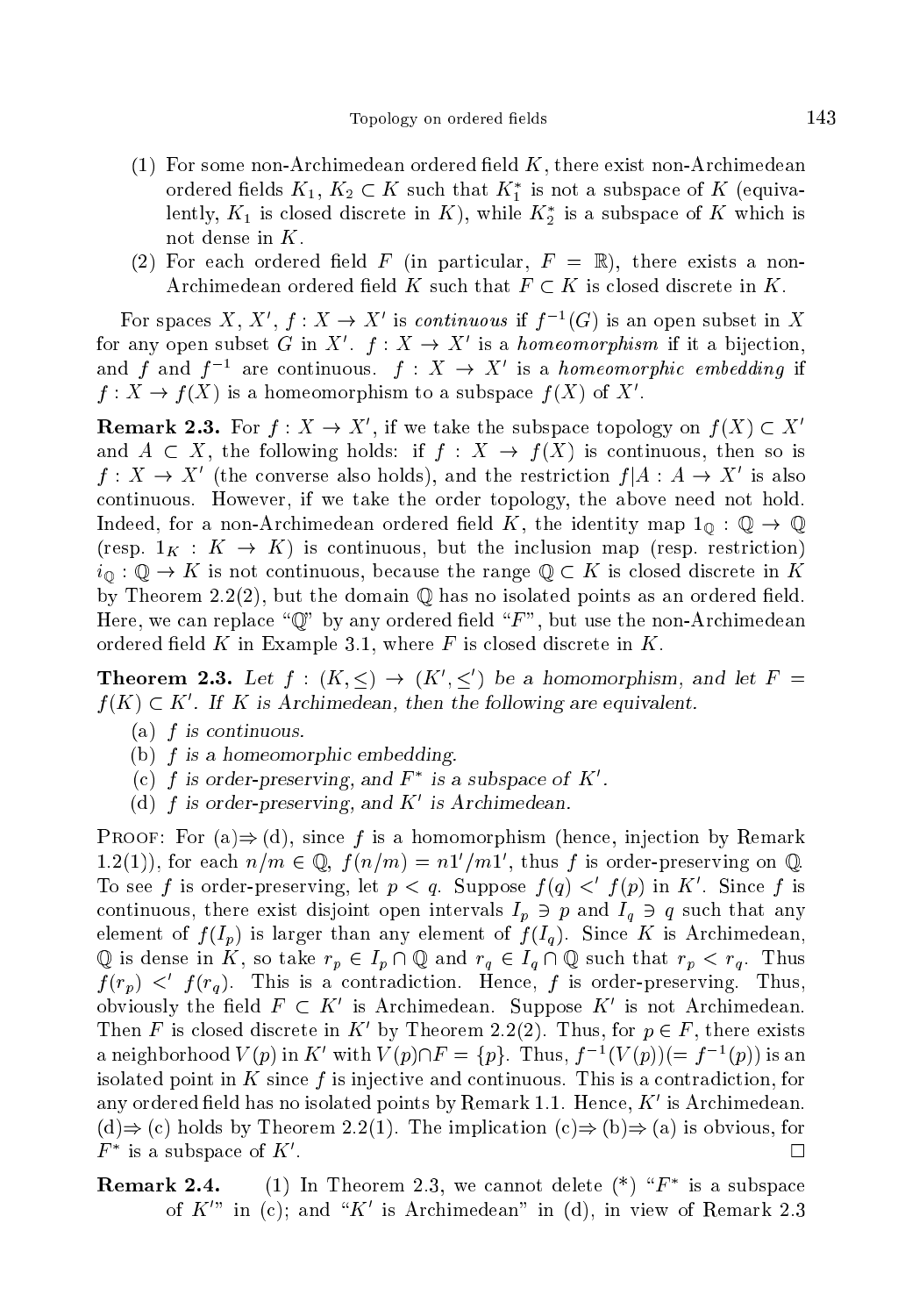(or Example 3.3). While, (a) implies the property  $(*)$  in (c) without Ar
himedes' axiom of K, using Theorem 2.1.

(2) In view of Theorem 2.3 and Remark 1.2(3), K is Archimedean iff K admits an isomorphic and homeomorphic map from K to an ordered field  $F \subset \mathbb{R}$ (which is also a subspace of  $\mathbb{R}$ ); in particular, K is Dedekind-complete iff  $F = \mathbb{R}$ . But, every ordered field isomorphic to a subfield of  $\mathbb{R}$  need not be Archimedean; see Example 3.2. Also, every ordered field homeomorphic to a subspace of  $\mathbb R$  need not be Archimedean. Indeed, take a countable, non-Archimedean ordered field K (as  $K = \mathbb{Q}(x)$  in Example 3.1). Since K is countable, it has the obvious countable base, thus K is separable metrizable, as is well-known. Thus, the LOTS  $K$  is homeomorphic to a subspace of  $\mathbb R$  by [1, 6.3.2(c)].

Corollary 2.3. Let  $f: K \to K$  be a homomorphism with  $f(K) = K$ . If K is Ar
himedean, then the following are equivalent.

- $(a)$  *f* is continuous.
- (b)  $f$  is a homeomorphism.
- $(c)$  *f* is order-preserving.

**Theorem 2.4.** The following are equivalent for  $K$ .

- (a) K is Dedekindomplete.
- (b) K is homeomorphic to  $\mathbb R$  (or, K is a continuous image of  $\mathbb R$ ).
- (c) Some field  $F \subset K$  is isomorphic to  $\mathbb{R}$ , and K is Lindelöf (i.e., every open cover of  $K$  has a countable subcover).
- (a) Some neight  $S \subseteq K$  is isomorphic to  $\mathbb{R}$ , and  $S$  is a subspace of  $K$ .
- (e) Some subset A of K with  $|A| \geq 2$  is connected in K.
- (f) Some (or any) closed interval  $[a, b]$   $(a < b)$  in K is compact in K.
- $(g)$  For any decreasing sequence L in K having a lower bound, L has a limit point in K.
- (h) For any  $L \subset K$ , cl L is compact in K.

**PROOF:** (a), (e), and (f) are equivalent (see [4], [6], etc.). (a)  $\Leftrightarrow$  (g) is well-known.  $(g) \Leftrightarrow$  (h) holds by Remark 1.4(2), here K is an ordered field, so we can put  $L = L$ in (g). We show the implication  $(a) \Rightarrow (b) \Rightarrow (c) \Rightarrow (d) \Rightarrow (a)$  holds.  $(a) \Rightarrow (b)$  holds by Remark 2.4(2). For (b)  $\Rightarrow$  (c), obviously K is Lindelöf. Also, K is connected, so K is Dedekind-complete (by (e)), thus it is isomorphic to  $\mathbb R$  by Remark 1.2(3). For  $(c) \Rightarrow (d)$ ,  $F \subset K$  is Archimedean by Remark 1.2(2). If K is not Archimedean, F is closed discrete in K by Theorem 2.2(2). Then F is countable since it is Lindelöf. This is a contradiction, for  $F$  is uncountable. Thus  $K$  is Archimedean. Then  $F$  is a subspace of  $K$  by Theorem 2.2(1). Hence (d) holds. For (d) $\Rightarrow$  (a),  $S$ is Dedekind-complete by Remark 1.2(3), hence  $S$  is homeomorphic to  $\mathbb R$  (by (b)).  $\Box$ I hus,  $S$  is connected in  $K$ , then (e) holds. Hence (a) holds.

**Remark 2.5.** (1) In Theorem 2.4, we cannot delete the Lindelof property in (
), in view of the Remark 2.3 (last senten
e) or Example 3.3.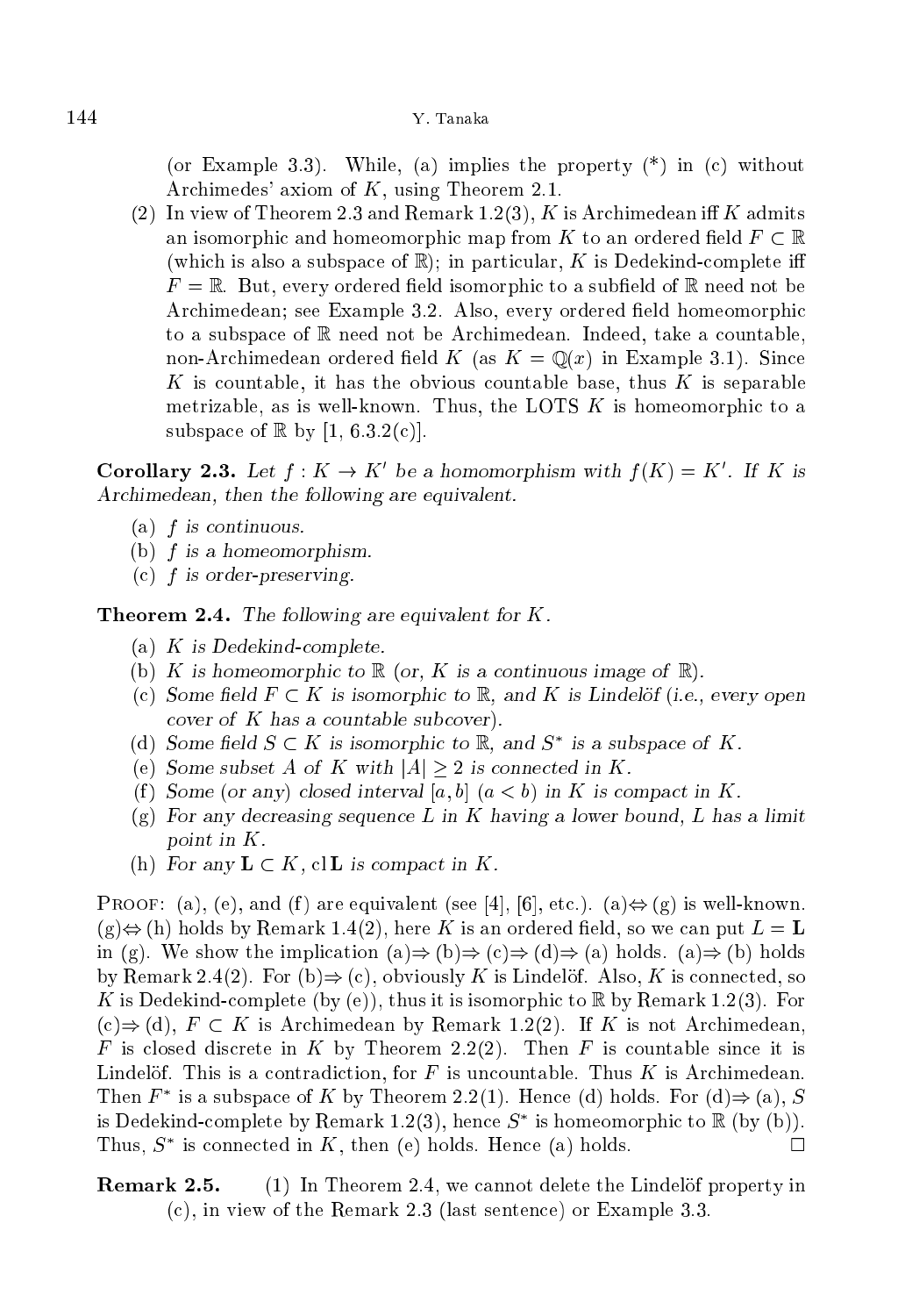(2) We recall that for G being non-discrete, G is metrizable iff some countable subset of G has an accumulation point in  $G$  ([5]). Then the following holds in view of Remarks 1.1 and 1.4.

For G being non-discrete, G is metrizable  $\Leftrightarrow$  some  $L \subset G$  has a limit point in  $G \Leftrightarrow$  (h) in Theorem 2.4 holds for G, but replace "any" by "some".

The following holds by Theorems 2.2  $\&$  2.4, and Remarks 1.4(2)  $\&$  2.5(2).

**Corollary 2.4.** (1) K is Archimedean, but not Dedekind-complete iff  $S_0$  is a (compact) subspace of K, but some  $\mathbf{L} \subset K$  is closed discrete in K.

- (2) The following are equivalent for  $K$ .
	- (a) K is metrizable, but not Ar
	himedean (resp. not Dedekindomplete).
	- (b) Some  $L \subset K$  has a limit point in K, but S (resp. some  $L' \subset K$ ) has no limit points in K. Here,  $L' \subset K$  is an infinite decreasing sequence having a lower bound  $0$  in  $K$ .
	- (c) Some  $L_0$  is a (compact) subspace of K, but S (resp. some  $L \subset K$ ) is losed dis
	rete in K.

#### 3. Examples

**Example 3.1.** Let F be an ordered field. Let  $K = F(x_1, x_2)$  be the field of all rational functions in the variables (independent indeterminates)  $x_i$  ( $i = 1, 2$ ) with  $x_1^{m_1} \cdot x_2^{m_2}$   $(m_1, m_2 \in \mathbb{N})$  in K by  $x_2^{m_2} \cdot x_1^{\overline{m}_1}$ . For distinct monomials  $u = x_{i_1}^{m_1} \cdot x_{i_2}^{m_2}$ and  $v = x_{j_1}^{p_1} \cdot x_{j_2}^{p_2}$  (possibly,  $u = x_{i_1}^{m_1}$  etc.), define  $u \prec v$  lexicographically; that is,  $u \prec v$  if one of the following holds:  $(i_1 \prec j_1); (i_1 = j_1, m_1 \prec p_1); (i_1 = j_1, m_1 = j_1)$  $p_1, i_2 < j_2$ );  $(i_1 = j_1, m_1 = p_1, i_2 = j_2, m_2 < p_2)$ . Consider  $1 \in F$  as an "empty monomial  $x_i$ , and let  $1 \prec u$  for any other monomial u. Then, for  $u \prec v$  and any monomial w,  $wu \prec wv$  (by the arrangement and the order among the monomials). We arrange any non-zero polynomial  $w = \alpha_1 w_1 + \cdots + \alpha_m w_n$   $(n \leq 4)$  in K by  $w_1 \prec w_2 \prec \cdots \prec w_n$ , here  $\alpha_i \in F - \{0\}$ , and  $w_i$  are monomials (containing the empty monomial) in K, and let  $0u = 0$  for any monomial u. Let us define a linear order  $\leq$  in K. For  $\eta \in K$ , let  $\eta = \pm (g/f)$ , where  $f = a_1u_1 + \cdots + a_mu_m$  and  $g = b_1v_1 + \cdots + b_nv_n$  are polynomials with  $a_m, b_n > 0$  in F. Define  $\eta > 0$  if the sign of the fraction is "+", and  $\eta < 0$  if " - ". For  $\eta, \xi \in K$ , define  $\eta < \xi$  if  $0 < \xi - \eta$ . Let  $K = (K, \leq)$ . Let  $K_1 = F(x_1), K_2 = F(x_2)$ , and  $K_1, K_2 \subset K$ . Then it is routinely shown that  $K$  is an ordered field. The following hold for fields  $F, K_1, K_2 \subset K$ . (For (i) and (ii), cf. [3].)

- (i)  $K, K_1$ , and  $K_2$  are metrizable, but any of them is not Archimedean.
- (ii)  $F$  is closed discrete in  $K$ ,  $K_1$ , and  $K_2$  (but,  $F$  need not be metrizable).
- (iii)  $K_1$  is closed discrete in K.
- (iv)  $K_2$  is a subspace of  $K$ , but  $K_2$  is not dense in  $K$ .

**PROOF:** For (i), note that  $n < x_1 < x_2$  for all  $n \in \mathbb{N}$ . Then any of K, K<sub>1</sub>, and  $K_2$  is not Archimedean. We show that K is metrizable. The decreasing sequence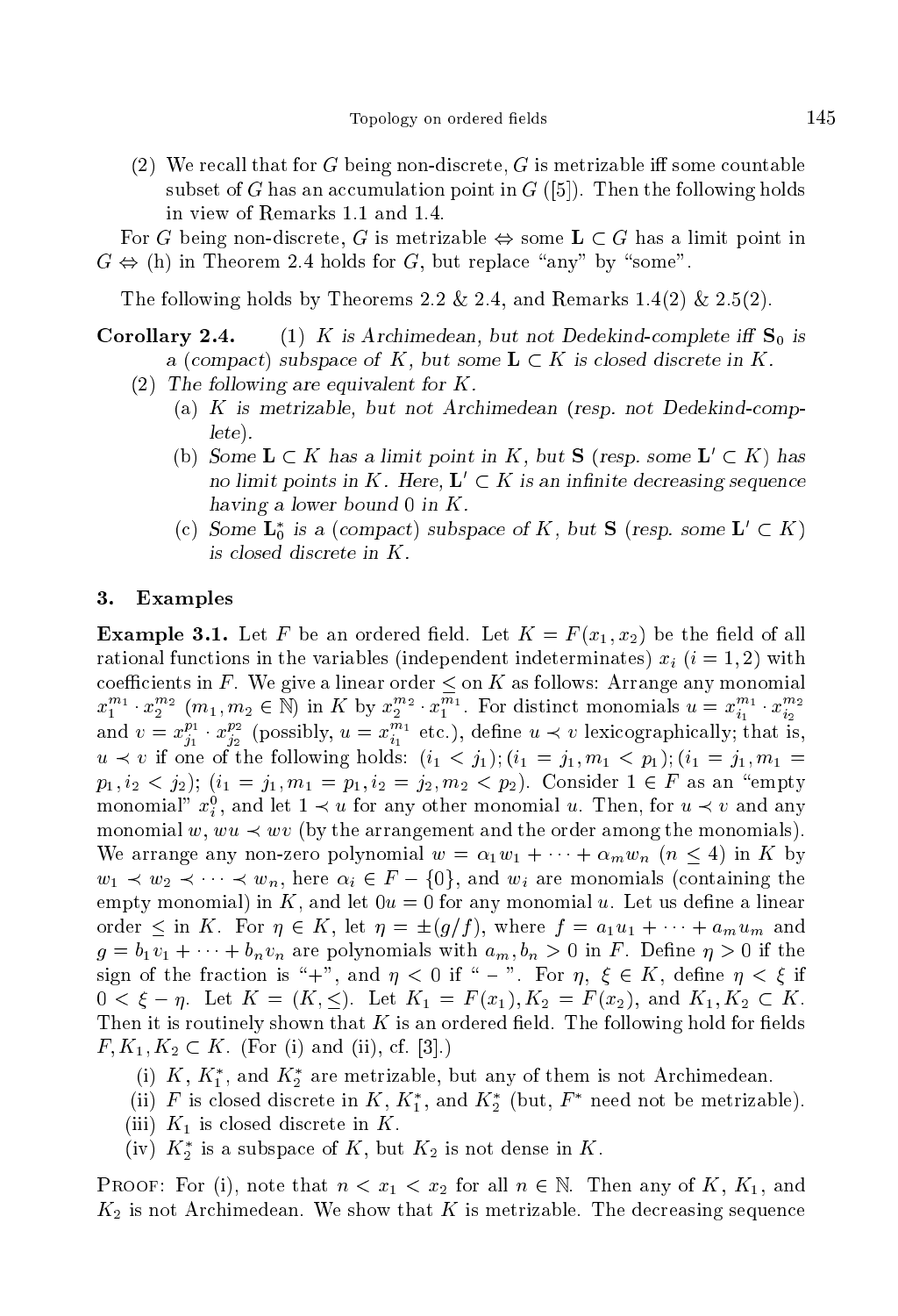$\{1/x_2^n : n \in \mathbb{N}\}\$  in  $K_2$  converges to 0 in K (indeed, let  $\eta \in K$  with  $\eta > 0$ . We may assume that  $x_2^m \cdot x_1^n$  is the largest monomial in the denominator of  $\eta$ . Then,  $\eta > 1/x_2^k$  for  $k \in \mathbb{N}$  with  $k > m$ ). Thus, K is metrizable by Remark 2.5(2). Similarly,  $K_i^*$  (i = 1,2) are metrizable (because, the sequence  $\{1/x_i^n : n \in \mathbb{N}\}\$  in  $K_i$  converges to 0 in  $K_i$ ). For (ii), let  $\eta \in K$ , and  $H(\eta) = (\eta - 1/x_1, \eta + 1/x_1)$ . Then  $H(\eta)$  is a neighborhood of  $\eta$  in K with  $|H(\eta) \cap F| < 1$  (indeed, if  $H(\eta) \cap F$ contains  $\alpha, \beta$ , then  $|\alpha - \beta| < 2/x_1$ , so  $\alpha = \beta$ ). Thus, (ii) holds in K. Similarly, (ii) holds in  $K_1$  and  $K_2$ . For the parenthetic part, note that every ordered held need not be metrizable; see Example 3.3 below (or,  $[3]$ ,  $[5]$ , etc.). For (iii), let  $\eta \in K$ , and  $V(\eta) = (\eta - 1/2x_2, \eta + 1/2x_2)$ . Then  $V(\eta)$  is a neighborhood of  $\eta$  in K with  $|V(\eta) \cap K_1| \leq 1$  (indeed, suppose  $V(\eta) \cap K_1$  contains  $\eta_1, \eta_2$  with  $\eta_1 \leq \eta_2$ . Then  $0 \leq \eta' = \eta_2 - \eta_1 \leq 1/x_2$ . But,  $x_1^m \leq x_2 \leq x_2 \cdot x_1^n$  for any  $m, n \in \mathbb{N}$ . Then, since  $\eta \in \mathbb{N}_1$ ,  $\eta > 1/\bar{x}_2$ , a contradiction). For (iv),  $\mathbb{N}_2$  has an accumulation point  $\sigma$  in  $K$  by the proof of (i). Thus  $K_2$  is a subspace of  $K$  by Theorem 2.1. To see  $K_2$  is not dense in K, let  $W = (1/3x_1, 1/x_1)$ . Then W is a neighborhood of  $1/2x_1$  in K, but  $W \cap K_2 = \emptyset$  (indeed, suppose W contains an element  $\eta = (b_0 + b_1x_2 + \cdots + b_nx_2^n)/(a_0 + a_1x_2 + \cdots + a_mx_2^m)$   $(a_m, b_n > 0)$  in  $K_2$ . We assume  $m, n \ge 1$ . Since  $1/3x_1 < \eta, m \le n$ . But,  $1/x_1 > \eta$ , so  $m > n$ , a contradiction).

**Example 3.2.** Let  $K = (\mathbb{Q}(x), \leq)$  be a non-Archimedean ordered field defined in Example 3.1. For a transcendental real number  $c$  ( $c = \pi$  etc.), define an ordered field  $K' = \mathbb{Q}(c) \subset \mathbb{R}$  by replacing "x" by "c" in  $\mathbb{Q}(x)$ . Note that for every polynomial  $f \in K$ , if  $f(c) = 0$ , then  $f = 0$  since c is a transcendental real number. Denne  $n : \mathbb{N} \to \mathbb{N}$  by  $h((g/f)) = g(c)/f(c)$ . Then h is an isomorphism. Thus, the following hold ((iii) holds by Corollary 2.3).

- (i) K is isomorphic to the field  $K' \subset \mathbb{R}$ , but K is not Archimedean.
- $(n)$  K is Archimedean, but K is not Archimedean with respect to an order  $\supset$  defined by  $a \preceq b$  in  $n^{-1}(a) \leq n^{-1}(b)$ .
- (iii) The identity map from  $K$  to  $(K, \neg)$  is not continuous.

**Example 3.3.** For a completely regular space X, let  $C(X)$  be the collection of all continuous functions from X into R. For a maximal ideal M of the ring  $C(X)$ , the residue class field  $K = C(X)/M$  is an ordered field. In view of [2, Theorem 5.5], the field  $K$  contains a subfield  $F$  which is the image under an order-preserving isomorphism h from  $\mathbb R$  into K. Thus, we can assume  $\mathbb R \subset K$ . The ordered field K is called real if it is isomorphic to R, and K is called hyper-real if it is not real ([2]). For example, the ordered fields  $C(\mathbb{N})/M$ ,  $C(\mathbb{Q})/M$ , and  $C(\mathbb{R})/M$  are hyper-real; see [2] (or [5]). The field  $K = C(X)/M$  is real (resp. hyper-real) iff K is Archimedean (resp. non-Archimedean); see [2, 5.6]. Thus, for the field  $K$  the following hold by Theorems 2.2 and 2.4, here see  $[3]$  or  $[5]$  for  $(i)$ .

- (i) K is real  $\Leftrightarrow$  K is homeomorphic to  $\mathbb{R} \Leftrightarrow K$  is Lindelöf  $\Leftrightarrow K$  is metrizable.
- (ii) K is hyper-real  $\Leftrightarrow$  the field F (or  $\mathbb{R}$ )  $\subset K$  is closed discrete in  $K \Leftrightarrow$  the function h into K is not continuous  $\Leftrightarrow$  any non-constant function from R into  $K$  is not continuous.